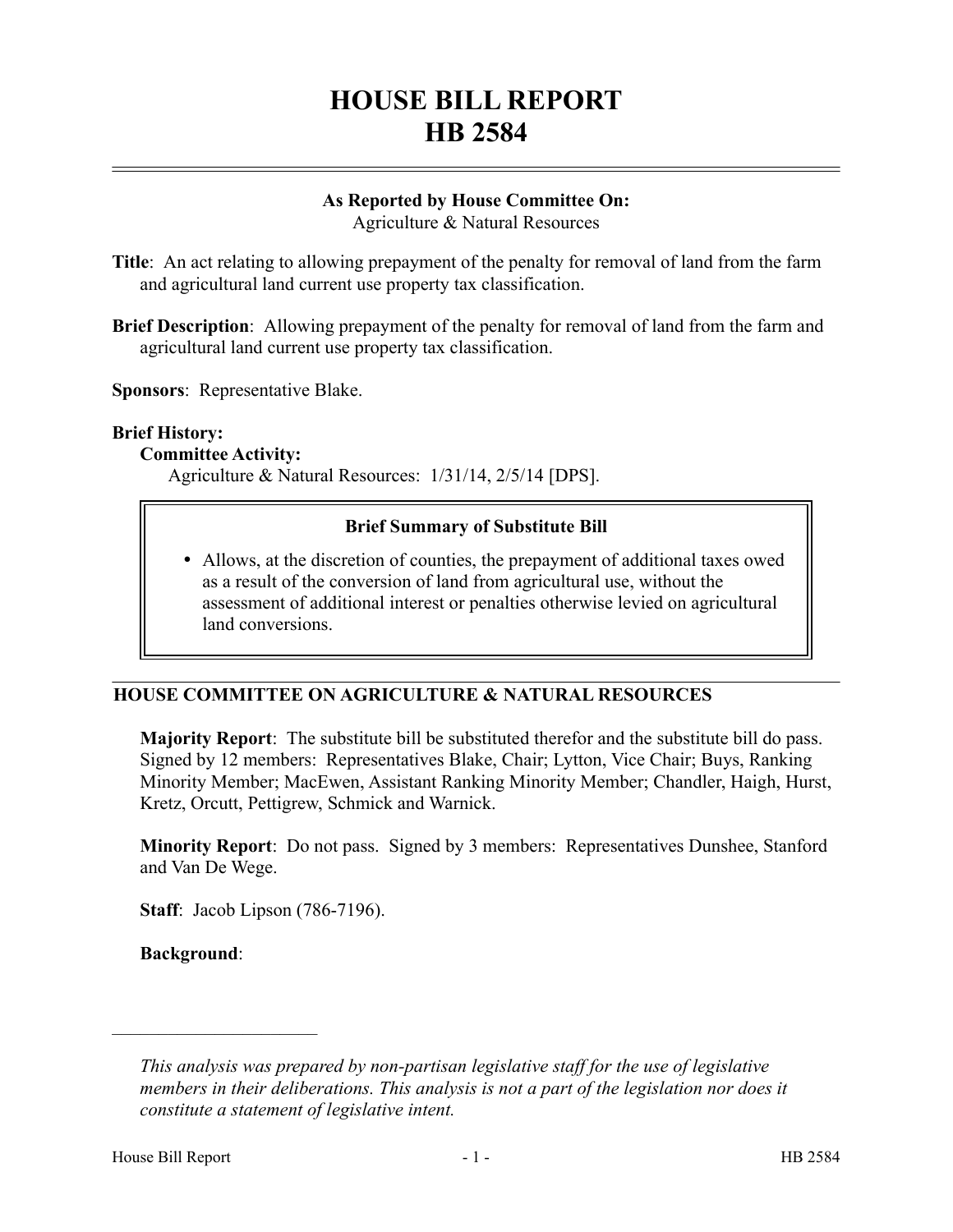All property is subject to a property tax each year based on the property's highest and best use unless a specific exemption is provided by law. The Washington Constitution authorizes agricultural, timber, and open space lands to be valued on the basis of their current use rather than fair market value. The Open Space Taxation Act (Act) allows for current use valuations of qualifying agricultural land, which includes:

- parcels 20 acres and larger devoted primarily to agricultural production;
- parcels five to 20 acres that generate gross income from the sale of farm products \$200 or more per acre in three of each five-year period; or
- parcels that are less than five acres that generate a gross income of at least \$1,500 per year in three of each five-year period.

Land classified for agricultural use generally must remain in that classification for at least 10 years from the date of original classification.

Landowners must provide county assessors notice within 60 days of the conversion of land from open space, timberland, or farm and agricultural uses to other use types. When agricultural lands are converted from their current use designations, back taxes, an interest payment, and penalties are assessed on the land. Upon the conversion and reclassification of the agricultural land, a landowner normally owes:

- back taxes of an amount equal to the difference, tallied over the previous seven years, between the amount paid under the agricultural use classification tax rate, and the amount that would have been paid had the land not been classified for agricultural use;
- interest on the back taxes owed, which is assessed at the same rate as on delinquent property tax; and
- a penalty equal to 20 percent of the value of the back taxes and interest owed.

These payments are due to the county within 30 days of the county tax assessor's written notice to the landowner of the change in use classification. However, state law also provides for an alternative land use withdrawal process. This process allows a landowner, at any time after eight years under agricultural land classification, to provide notice of a request to withdraw from the classification, effective two years later. Landowners following this withdrawal process are subject only to the additional taxes and interest owed for the land conversion, but not the 20 percent penalty.

–––––––––––––––––––––––––––––––––

**Summary of Substitute Bill**:

Farm and agricultural landowners may make prepayments on additional future tax payments anticipated in the event that the land is converted from farm and agricultural use. If the landowner has prepaid the full value of additional taxes owed, the landowner is exempt from the additional interest payments and penalties that the owner would otherwise have been charged upon the conversion of the land. This prepayment process is only an option for landowners if the county where they are located elects to allow such prepayments.